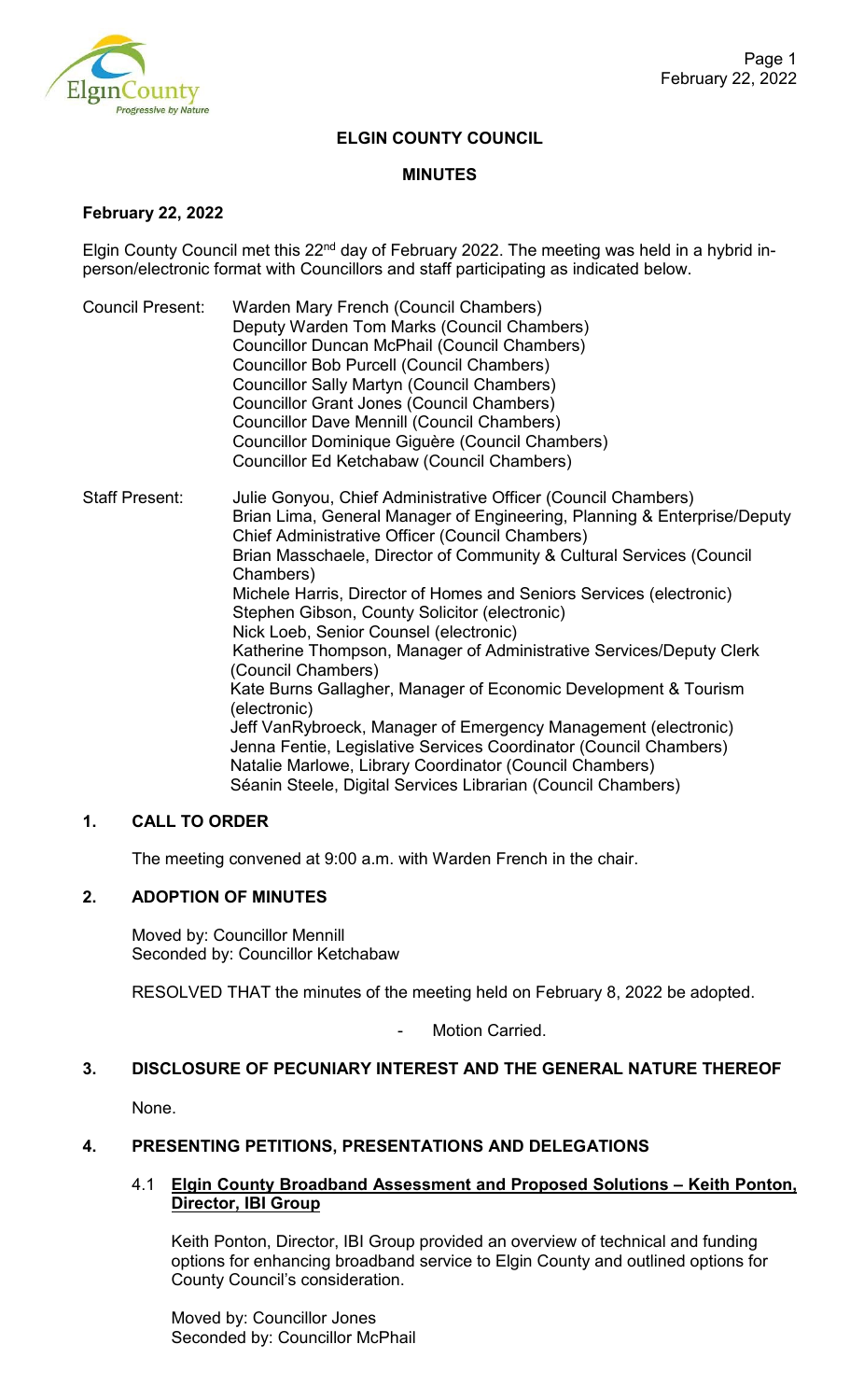RESOLVED THAT the presentation titled "Elgin County Broadband Assessment and Proposed Solutions" from the IBI Group be received and filed.

Motion Carried.

## **5. COMMITTEE OF THE WHOLE**

Moved by: Councillor Martyn Seconded by: Councillor Giguère

RESOLVED THAT we do now move into Committee of the Whole Council.

Motion Carried.

## **6. REPORTS OF COUNCIL, OUTSIDE BOARDS AND STAFF**

#### 6.1 **Internet Connectivity – IBI Group Final Report and Committee Recommendations – Deputy Warden Marks, Connectivity Committee Chair**

Deputy Warden Marks, Connectivity Committee Chair, presented a report detailing the options included within the final report prepared by IBI Group Inc. titled "Internet Connectivity and Broadband Analysis, Assessment, and Proposed Solutions".

Moved by: Deputy Warden Marks Seconded by: Councillor McPhail

RESOLVED THAT the report titled "Internet Connectivity – IBI Group Final Report and Committee Recommendations" from Deputy Warden Marks dated February 17, 2022 be received and filed for information; and

THAT Elgin County Council support the Connectivity Committee's recommendation to leverage existing staff resources and the Connectivity Committee to support IBI Group's Option #1 – Advocacy, Strategic Purchasing and ISP Coordination to facilitate and advocate for investment in broadband infrastructure (senior government/private sector).

Motion Carried.

## 6.2 **Terrace Lodge Redevelopment Fundraising Report and Proposed Amendments – Councillor Giguère**

Councillor Giguère, Chair of the Terrace Lodge Redevelopment Fundraising Committee, presented the Committee's 2021 Annual Report and requested that County Council amend the Terms of Reference in order to allow for voting members from each of Elgin's Local Partner Municipalities.

Moved by: Councillor Purcell Seconded by: Councillor McPhail

RESOLVED THAT the report titled "Terrace Lodge Redevelopment Fundraising Report and Proposed Amendments to Terms of Reference" dated February 14, 2022 from Councillor Giguère be received and filed for information; and

THAT the 2021 Fundraising Report from the Terrace Lodge Redevelopment Fundraising Committee be approved for distribution; and

THAT Council approve amendments to the Terrace Lodge Redevelopment Fundraising Committee Terms of Reference to allow for a voting member from each of Elgin's Local Municipal Partners and to maintain quorum at five (5).

Motion Carried.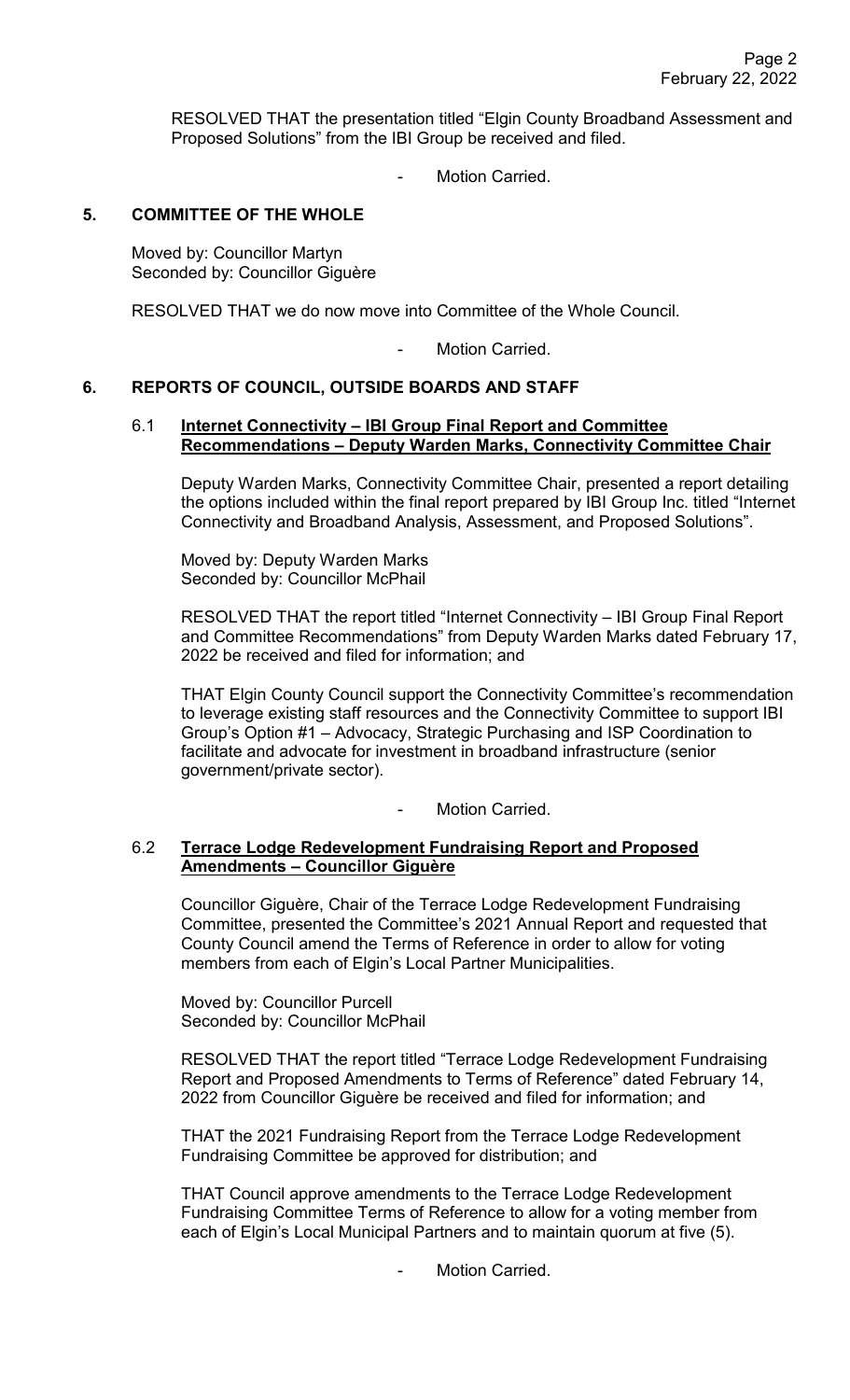## 6.3 **A Path Forward on Library Fines: Next Steps – Digital Services Librarian and Library Coordinator**

The Digital Services Librarian and the Library Coordinator provided a presentation outlining the results of the Fine Free Public Survey and provided next steps for the implementation of the Elgin County Library fine-free framework.

Moved by: Councillor Mennill Seconded by: Councillor Martyn

RESOLVED THAT the results of the public consultation process and "A Path Forward on Library Fines at Elgin County Library" survey and report authorized by Elgin County Council at the September 28, 2021 meeting be received and filed for information; and

THAT Elgin County Council hereby authorizes Elgin County Library to proceed on a path forward for the elimination of Elgin County Library fines as outlined in the finefree framework received by County Council on September 28, 2021, and that all overdue fines be eliminated effective December 31, 2024 subject to a progress report and impact analysis for Council's consideration in 2023; and

THAT the February 22, 2022 presentation titled "A Path Forward on Library Fines: Next Steps" from the Digital Services Librarian and Library Coordinator be received and filed for information.

Motion Carried.

## 6.4 **Approval of the Southwold Official Plan File No. SO OP22-01, Applicant: Township of Southwold – General Manager of Engineering, Planning & Enterprise/Deputy CAO**

The General Manager of Engineering, Planning & Enterprise/Deputy CAO provided a report with information necessary for County Council to consider granting approval to the Township of Southwold Official Plan.

Moved by: Councillor Jones Seconded by: Councillor Purcell

RESOLVED THAT the Council of the Corporation of the County of Elgin repeals the Official Plan of the Township of Southwold as adopted by By-law No. 2011-13 and all subsequent amendments thereto; and

THAT the Council of the Corporation of the County of Elgin modifies and approves the Official Plan of the Township of Southwold as adopted by By-law No. 2021-68; and

THAT staff be directed to provide notice of this decision in accordance with the Planning Act.

Motion Carried.

## 6.5 **Small Business Enterprise Centre Update – General Manager of Engineering, Planning & Enterprise/Deputy CAO**

The General Manager of Engineering, Planning & Enterprise/Deputy CAO presented the report outlining the activities of the Small Business Enterprise Centre during the period of April 1, 2021 – December 31, 2021.

Moved by: Deputy Warden Marks Seconded by: Councillor Martyn

RESOLVED THAT the report titled "Small Business Enterprise Centre Update" dated February 11, 2022 from the General Manager of Engineering, Planning & Enterprise/Deputy CAO be received and filed as information.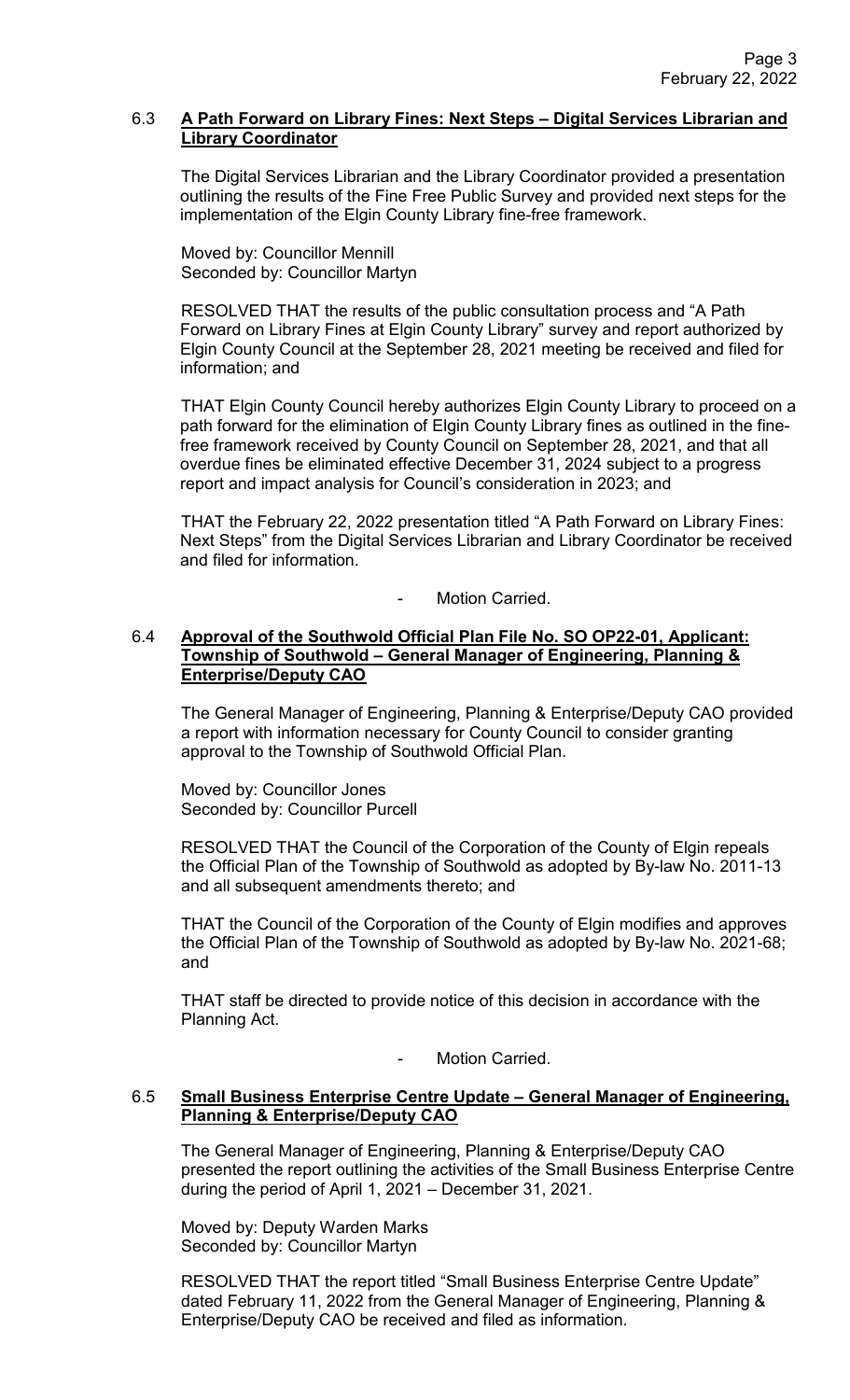Motion Carried.

#### 6.6 **2022 South Central Ontario Region Economic Development Corporation Board of Director Appointments – General Manager of Engineering, Planning & Enterprise/Deputy CAO**

The General Manager of Engineering, Planning & Enterprise/Deputy CAO presented the report recommending that Warden French and Deputy Warden Marks be appointed to the South Central Ontario Region Economic Development Corporation Board of Directors, and that the Manager of Economic Development and Tourism and the General Manager of Engineering, Planning & Enterprise/Deputy CAO be appointed to the Advisory Group for 2022.

Moved by: Councillor Ketchabaw Seconded by: Councillor Purcell

RESOLVED THAT the report titled "2022 South Central Ontario Region Economic Development Corporation Board of Director Appointments" dated February 10, 2022 from the Manager of Economic Development and Tourism and the General Manager of Engineering, Planning & Enterprise/Deputy CAO be received and filed; and

THAT County Council appoint Warden French and Deputy Warden Marks to the South Central Ontario Region Economic Development Corporation Board of Directors for 2022; and

THAT County Council appoints the General Manager of Engineering, Planning & Enterprise/Deputy CAO and the Manager of Economic Development and Tourism to the South Central Ontario Region Economic Development Corporation Resource Advisory Group for 2022.

Motion Carried.

## 6.7 **Currie Road Pedestrian Crossing Construction – Tender Award – General Manager of Engineering, Planning & Enterprise/Deputy CAO**

The General Manager of Engineering, Planning & Enterprise/Deputy CAO presented the report recommending that Armstrong Paving and Materials Group Ltd. be selected for the Currie Road Pedestrian Crossing Construction Project.

Moved by: Deputy Warden Marks Seconded by: Councillor Giguère

RESOLVED THAT Armstrong Paving and Materials Group Ltd. be selected for the Currie Road Pedestrian Crossing Construction Project, Contract No. 2022-T04 at a total price of \$130,135.70 exclusive of H.S.T.; and

THAT the Warden and Chief Administrative Officer be directed and authorized to sign the contract.

- Motion Carried.

#### 6.8 **Hamlet of Richmond Reconstruction – Tender Award – General Manager of Engineering, Planning & Enterprise/Deputy CAO**

The General Manager of Engineering, Planning & Enterprise/Deputy CAO presented the report recommending that Cassidy Construction London Ltd. be selected for the Hamlet of Richmond Reconstruction Project.

Moved by: Councillor Jones Seconded by: Councillor Ketchabaw

RESOLVED THAT Cassidy Construction London Ltd. be selected for the Hamlet of Richmond Reconstruction Project, Contract No. 2022-T03 at a total price of \$2,802,639.00 exclusive of H.S.T.; and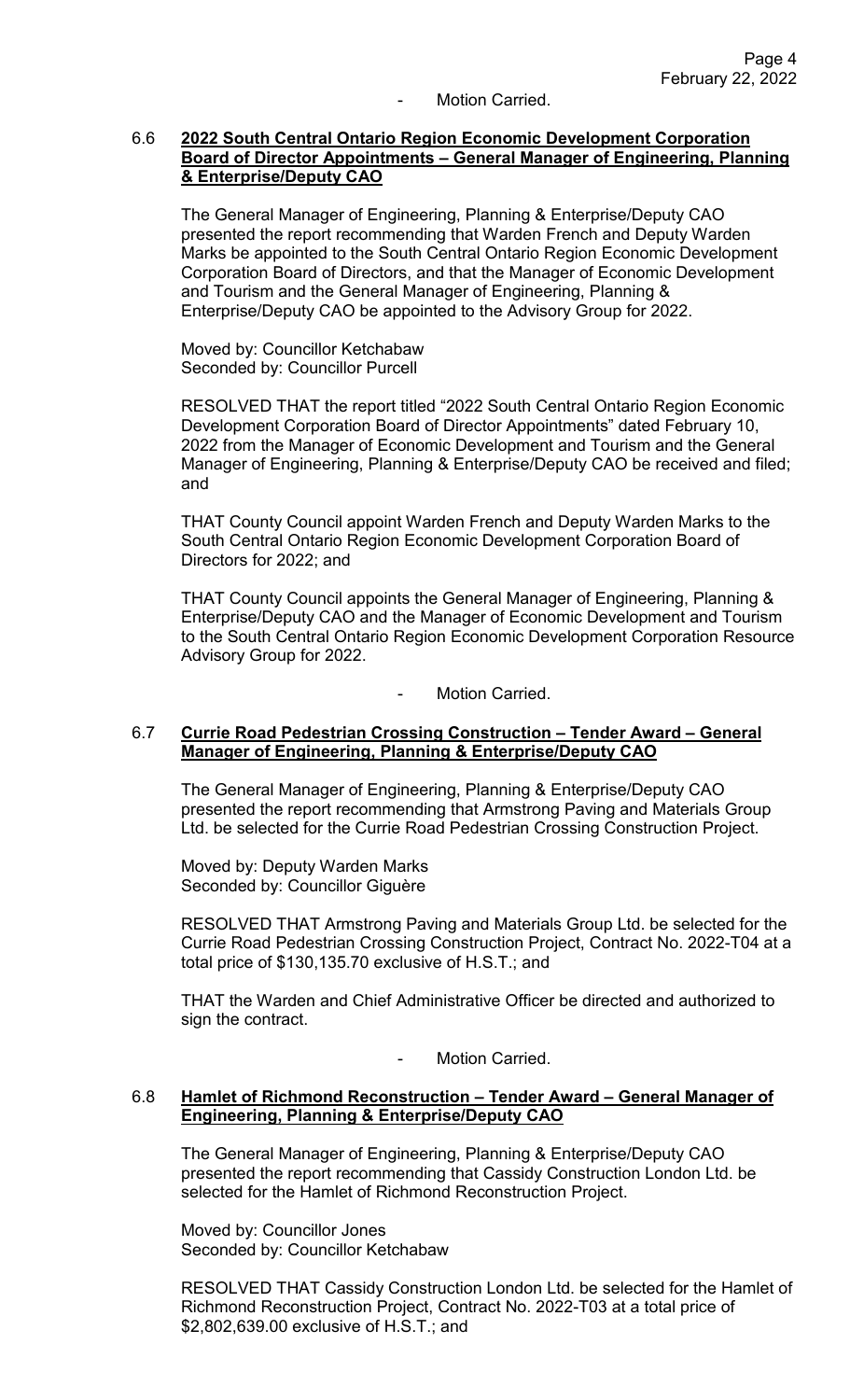THAT the Warden and Chief Administrative Officer be directed and authorized to sign the contract.

Motion Carried.

## 6.9 **Transfer Payment Agreement for the Community Paramedicine for Long-Term Care Program – Chief Administrative Officer**

The Chief Administrative Officer presented the report notifying Council that the Government of Ontario will provide funding of up to \$4,480,300 towards the implementation of a Community Paramedicine for Long-Term Care Program in Elgin County.

Moved by: Councillor Mennill Seconded by: Councillor Martyn

RESOLVED THAT the Warden and Chief Administrative Officer be authorized and directed to enter into the Transfer Payment Agreement to receive \$4,480,300 from the Ministry of Long-Term Care for the implementation of the Community Paramedicine for Long-Term Care Program; and

THAT By-Law 22-13 to authorize the Warden and Chief Administrative Officer to execute the Transfer Payment Agreement on behalf of Elgin County be enacted.

Motion Carried

## **7. COUNCIL CORRESPONDENCE**

## 7.1 **Items for Consideration**

7.1.1 Elgin Federation of Agriculture with a letter requesting Elgin County Council maintain the Farm Class Tax rate at 0.23.

Moved by: Councillor Purcell Seconded by: Councillor Ketchabaw

RESOLVED THAT the correspondence from the Elgin Federation of Agriculture be received and filed.

- Motion Carried.
- 7.1.2 Susanne M. Schlotzhauer with a letter outlining concerns regarding the Draft Plan of Subdivision Application 8341, Sandytown Road, Straffordville ON for the Municipality of Bayham.

Moved by: Councillor Jones Seconded by: Councillor Ketchabaw

RESOLVED THAT the correspondence from Susanne M. Schlotzhauer be received and filed.

Motion Carried.

# 7.2 **Items for Information (Consent Agenda)**

- 7.2.1 The Municipality of Central Elgin with a letter to the Premier of Ontario reaffirming concerns about joint and several liability.
- 7.2.2 Women's Institute (WI) Press Release: Women's Organization Celebrates 125 Years of Supporting and Inspiring Women.
- 7.2.3 Betsy McClure, Program Coordinator with the Elgin Clean Water Program 2021 Annual Report.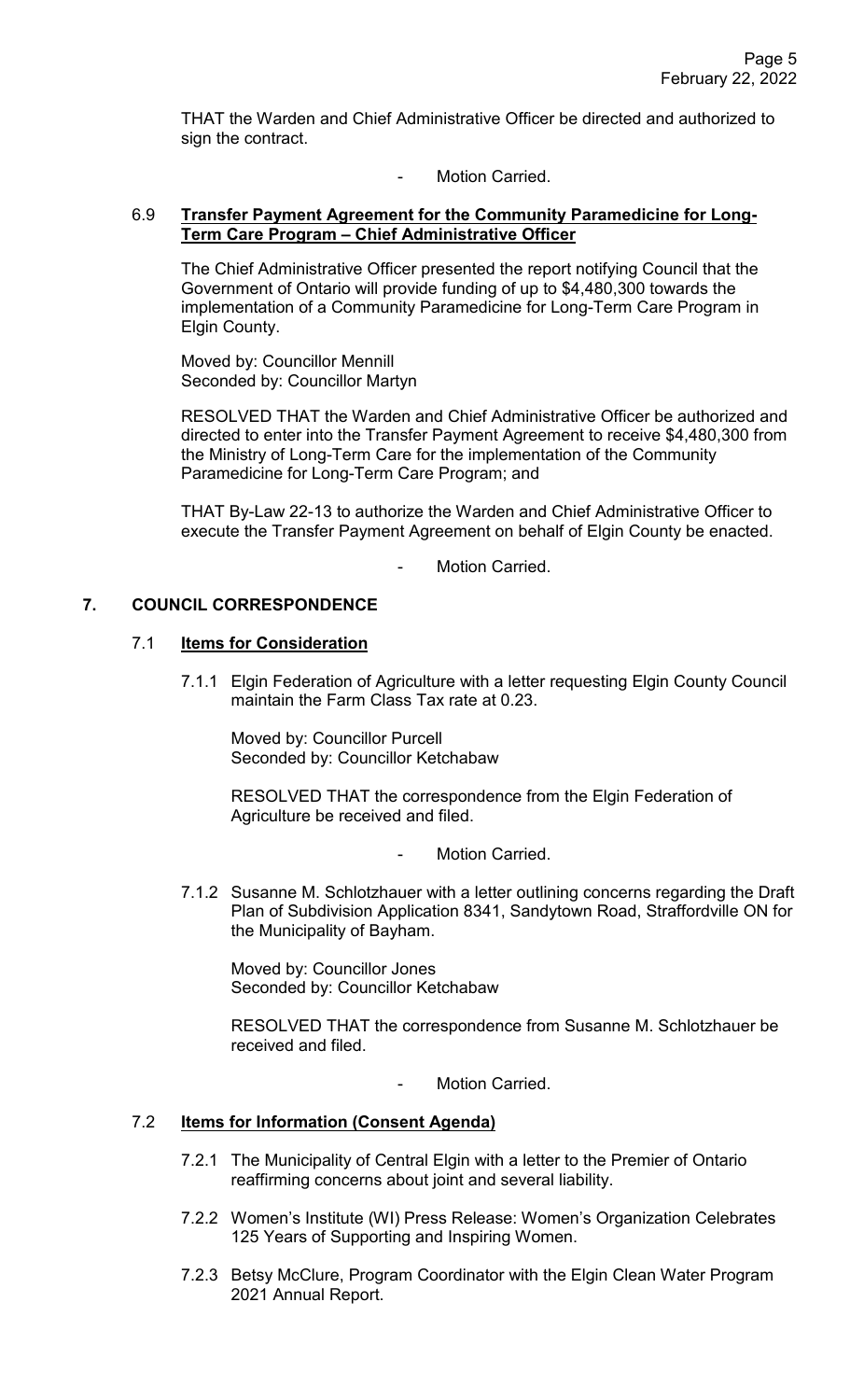- 7.2.4 Oxford County with a resolution supporting equitable representation on the Thames Valley District School Board of Trustees that balances rural interests with the geography of Thames Valley.
- 7.2.5 Jeff Yurek, MPP Elgin-Middlesex-London with a letter congratulating Warden French on the County's third funding installment of the Municipal Modernization Program.

Moved by: Councillor Martyn Seconded by: Deputy Warden Marks

RESOLVED THAT Correspondence Items #7.2.1- 7.2.5 be received and filed.

Motion Carried.

## **8. OTHER BUSINESS**

# 8.1 **Statements/Inquiries by Members**

None.

# 8.2 **Notice of Motion**

None.

# 8.3 **Matters of Urgency**

None.

## **9. CLOSED MEETING ITEMS**

Moved by: Councillor Mennill Seconded by: Councillor Giguère

RESOLVED THAT we do now proceed into closed meeting session in accordance with the Municipal Act to discuss the following matters under Municipal Act Section 239 (2):

In-Camera Item #1

*(f) advice that is subject to solicitor-client privilege, including communications necessary for that purpose; (k) a position, plan, procedure, criteria or instruction to be applied to any negotiations carried on or to be carried on by or on behalf of the municipality or local board* – Telecommunications*.* 

## In-Camera Item #2

*(b) personal matters about an identifiable individual, including municipal or local board employees* – Organizational Update.

Motion Carried.

Council recessed at 10:05 a.m. and reconvened at 10:12 a.m.

## **10. MOTION TO RISE AND REPORT**

Moved by: Councillor Mennill Seconded by: Deputy Warden Marks

RESOLVED THAT we do now rise and report.

Motion Carried.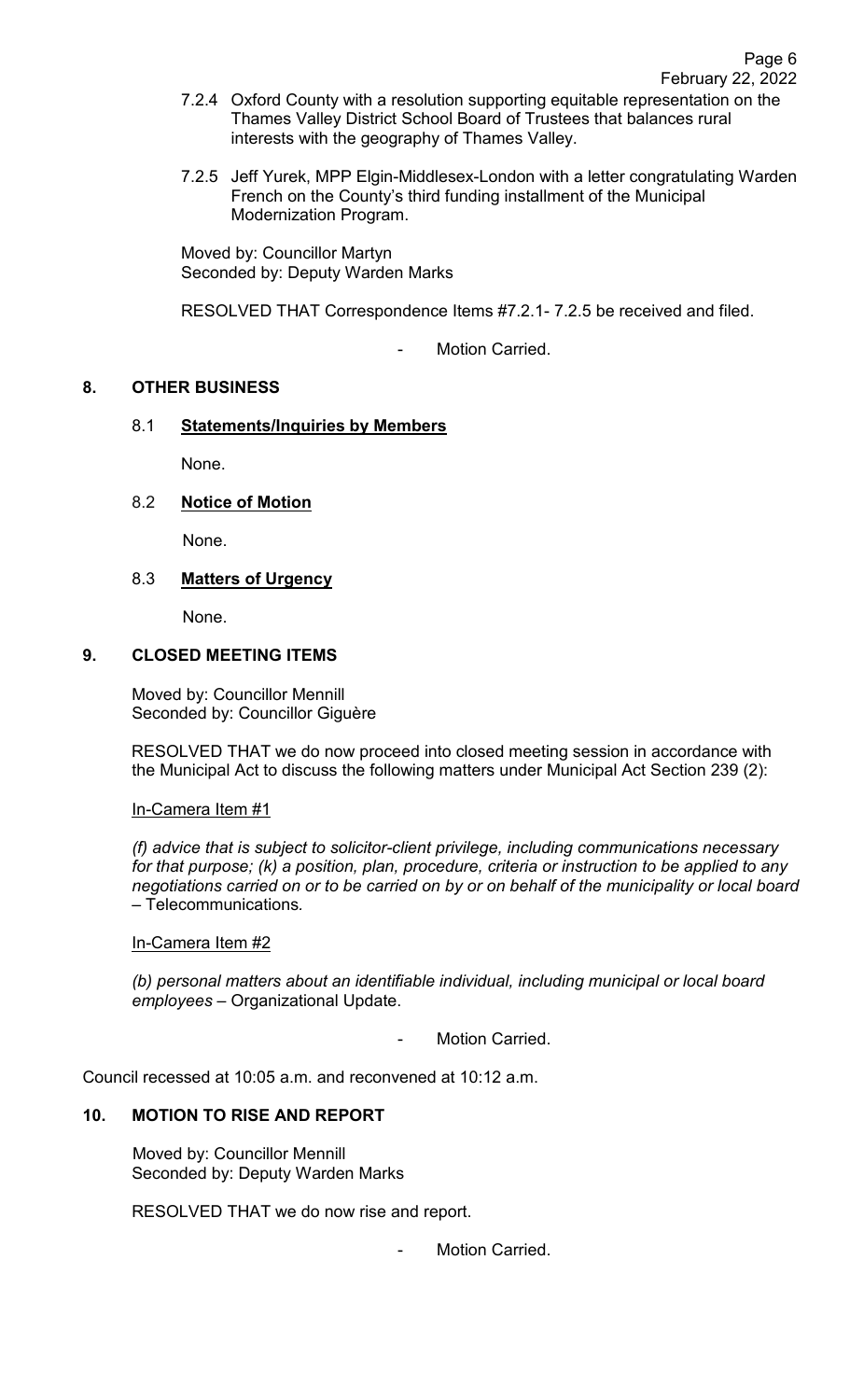In-Camera Item #1 – Telecommunications

Moved by: Councillor Jones Seconded by: Councillor Ketchabaw

RESOLVED THAT staff proceed as directed.

Motion Carried.

In-Camera Item #2 – Organizational Update

Moved by: Councillor McPhail Seconded by: Councillor Giguère

RESOLVED THAT staff proceed as directed.

Motion Carried.

## **11. REPORTS OF COUNCIL, OUTSIDE BOARDS AND STAFF – CONTINUED**

## 11.1 **Elgin (County)/Rogers - Telecommunications Equipment Consent and Road User Agreement – Senior Counsel**

The Senior Counsel presented the report seeking approval and authorization for the execution of a proposed Telecommunications Equipment Consent and Road User Agreement ("Telecommunication Agreement") between Elgin (County) and Rogers Telecommunications Inc.

Moved by: Councillor Purcell Seconded by: Councillor Jones

RESOLVED THAT the report titled "Elgin (County)/Rogers - Telecommunications Equipment Consent and Road User Agreement" dated February 15, 2022 from the Senior Counsel be received and filed; and

THAT County Council approve and authorize the Warden and Chief Administrative Officer to execute a proposed Telecommunication Equipment Consent and Road User Agreement as between Elgin (County) and Rogers Telecommunications Inc.

Motion Carried.

## **12. MOTION TO ADOPT RECOMMENDATIONS FROM THE COMMITTEE OF THE WHOLE**

Moved by: Councillor Martyn Seconded by: Councillor Mennill

RESOLVED THAT we do now adopt recommendations of the Committee Of The Whole.

Motion Carried.

#### **13. CONSIDERATION OF BY-LAWS**

#### 12.1 **By-Law No. 22-13 – Approve Transfer Payment Agreement**

BEING a By-Law to Approve a Transfer Payment Agreement with Her Majesty the Queen in Right of the Province of Ontario as Represented by the Minister of Long-Term Care to Fund the Implementation of a Community Paramedicine for Long-Term Care Program, and Further Thereto, to Authorize the Warden and Chief Administrative to execute the said Transfer Payment Agreement on behalf of Elgin County.